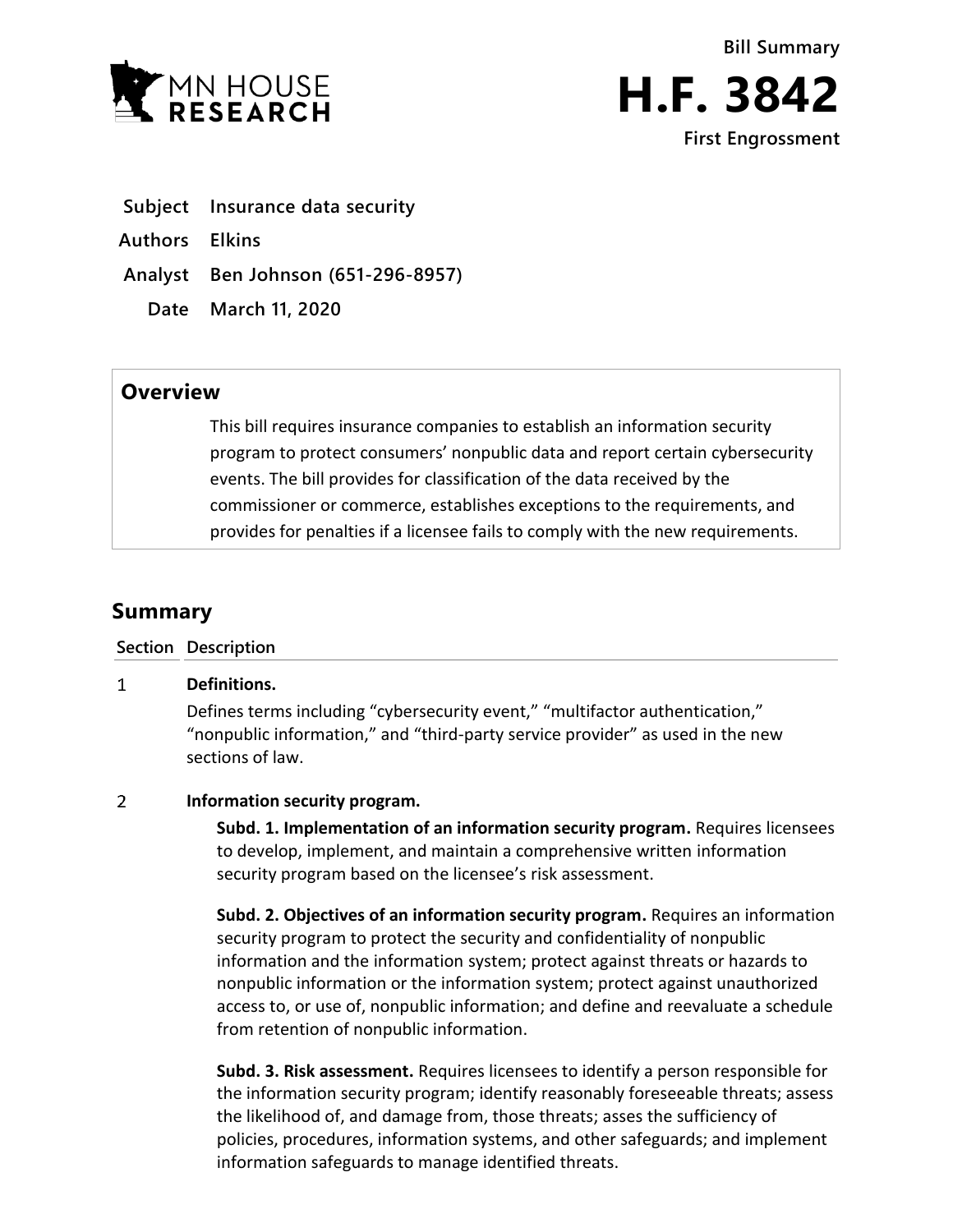### **Section Description**

**Subd. 4. Risk management.** Directs licensees to design systems to mitigate identified risks, implement appropriate security measures, include cybersecurity risks in the licensee's enterprise risk management process, stay informed about possible threats, and provide personnel with cybersecurity awareness training.

**Subd. 5. Oversight by board of directors.** Directs a licensee's board of directors to require development and implementation of an information security program and require a report on that program.

**Subd. 6. Oversight of third-party service provider arrangements.** Requires licensees to exercise due diligence in selecting third-party service providers and directs licensees to require those third-party service providers to implement appropriate safeguards to protect information systems and nonpublic information.

**Subd. 7. Program adjustments.** Directs licensees to monitor and adjust the information security program consistent with new information or changes in technology.

**Subd. 8. Incident response plan.** Requires licensees to include an incident response plan as part of their information security programs and establishes minimum requirements for those plans.

**Subd. 9. Annual certification to commissioner.** Requires insurers domiciled in Minnesota to annually certify in writing that they are in compliance with this section, maintain records for five years, permit inspection of those records, document areas that require improvement, and permit inspection of that documentation.

### 3 **Investigation of a cybersecurity event.**

Requires a licensee to perform a prompt investigation after learning that a cybersecurity event may have occurred. The investigation must determine if an event took place and, if so, identify the nature and scope of the event and whether any nonpublic data was involved. Further requires a licensee to either perform an investigation or confirm that one has occurred if a cybersecurity event may have occurred in a system maintained by a third-party service provider. Requires the licensee to maintain records for five years and produce records on demand of the commissioner.

### $\overline{4}$ **Notification of a cybersecurity event.**

**Subd. 1. Notification to the commissioner.** Requires a licensee to notify the commissioner of commerce or the commissioner of health, as applicable, when a cybersecurity event occurred that involved a reasonable likelihood of material harm to a consumer or the normal operations of a licensee; or the licensee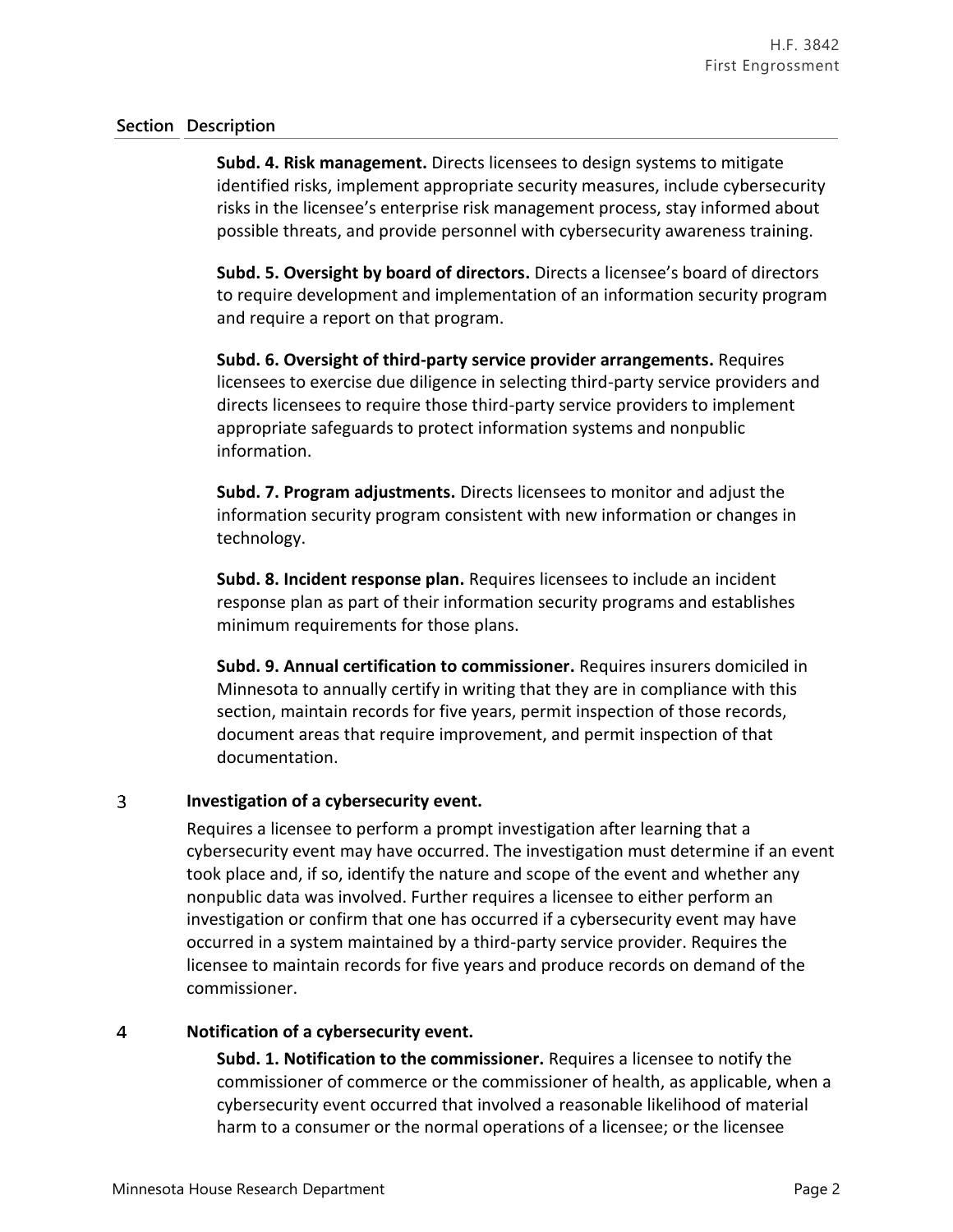### **Section Description**

reasonably believes that the nonpublic information involved belongs to 250 or more consumers living in Minnesota and either notice is required under other provisions or the event has a reasonable likelihood of material harm to a consumer or the normal operations of a licensee.

**Subd. 2. Information; notification.** The licensee providing notification must do so in electronic form and has a duty to update the information submitted. As applicable, notification should include information in 13 different categories including the date of the event, how the event was discovered, whether any data was recovered, and the results of any internal review.

**Subd. 3. Notification to consumers.** Requires notification to consumers consistent with section 325E.61.

**Subd. 4. Notice regarding cybersecurity events of third-party service providers.** Requires a licensee to treat a cybersecurity event in a system maintained by a third-party service provider as it would treat an event under subdivision 1. Permits licensees to contract with third-party service providers regarding the duty comply with this subdivision.

**Subd. 5. Notice regarding cybersecurity events of reinsurers to insurers.** Requires a reinsurer to send notice of a cybersecurity event to the commissioner and to the ceding insurer. Directs the ceding insurer to send any relevant notification to the customer.

**Subd. 6. Notice regarding cybersecurity events of insurers to producers of record.** Requires insurers to notify the producers of record of all affected consumers following a cybersecurity event.

### 5 **Power of commissioner.**

Grants the commissioner of commerce or commissioner of health, as applicable, power to investigate a licensee to determine if the licensee engaged in conduct that violates the new law, and take appropriate enforcement action.

### 6 **Confidentiality.**

**Subd. 1. Licensee information.** Classifies data in the possession of the commissioner provided pursuant to the new law as confidential, protected nonpublic, or both, but permits the commissioner to use the data in a regulatory or legal action.

**Subd. 2. Certain testimony prohibited.** Provides that the commissioner and any other person who received the documents while acting under the authority of